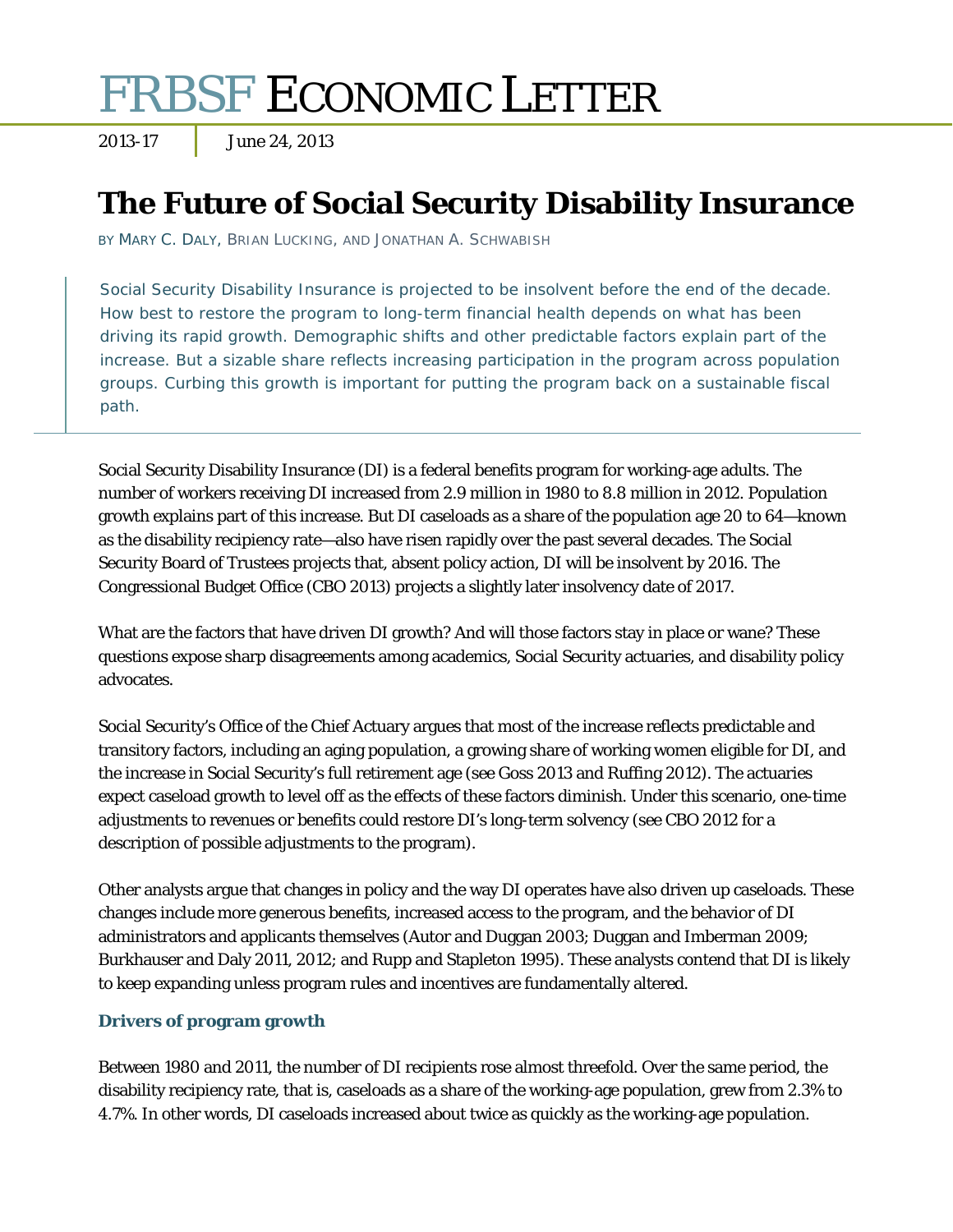Figure 1 shows estimates of how three factors external to the DI program contributed to the rise in the recipiency rate:

- the increase in Social Security's full retirement age;
- the aging of the population;
- the rising percentage of women in the labor force.

Part of the recipiency rate increase reflects the rise in the full Social Security retirement age from 65 to 66, which was phased in beginning in 2003. This change may have induced some older workers in poor health to use the DI program as a bridge to the full retirement age. A simple way to account for this is to attribute the increase in the disability recipiency of 65-year-olds since 2003 to the full retirement age change. Although this



ignores any effects the new full retirement age might have on workers younger than 65, it is a reasonable approximation of the direct effect of the increase. This exercise finds that the full retirement age change accounts for about 9% of recipiency growth since 1980.

Disability is more prevalent among older people, so an aging population also has boosted recipiency. We estimate how much the overall DI recipiency rate would have increased if only the age distribution of the working-age population had changed. We hold recipiency rates for gender and age groups constant at their 1980 values and let caseloads change as the population share of each gender and age group shifts (see Technical Appendix, http://www.frbsf.org/economic-research/files/el2013-17-technicalappendix.pdf, for details on this and other calculations). This generates our estimate that an aging population accounts for about 18% of the 1980–2011 recipiency increase, which is consistent with findings of other researchers (for example, Duggan and Imberman 2009).

A final factor pushing up the rolls is the rising percentage of women in the labor force and their increased eligibility for DI. To be eligible, applicants must have had significant past work experience. As women have become more attached to the labor force, their eligibility for DI has risen. To estimate this impact, we apply the same method used to quantify the impact of an aging population, holding the recipiency rate for women constant at the 1980 level and letting caseloads evolve with women's rising eligibility. We find that women's increased eligibility accounts for about 16% of the 1980–2011 disability recipiency increase, also consistent with other research.

Notably, in 1980, women's DI recipiency rate was well below that of men, even after accounting for the lower eligibility of women. Analysts don't agree on what explains this gap. Some argue it reflects underlying health differences between men and women. Others maintain that women eligible for DI were not representative of the entire population of women in 1980 and that a representative sample of women would have had a recipiency rate similar to men's.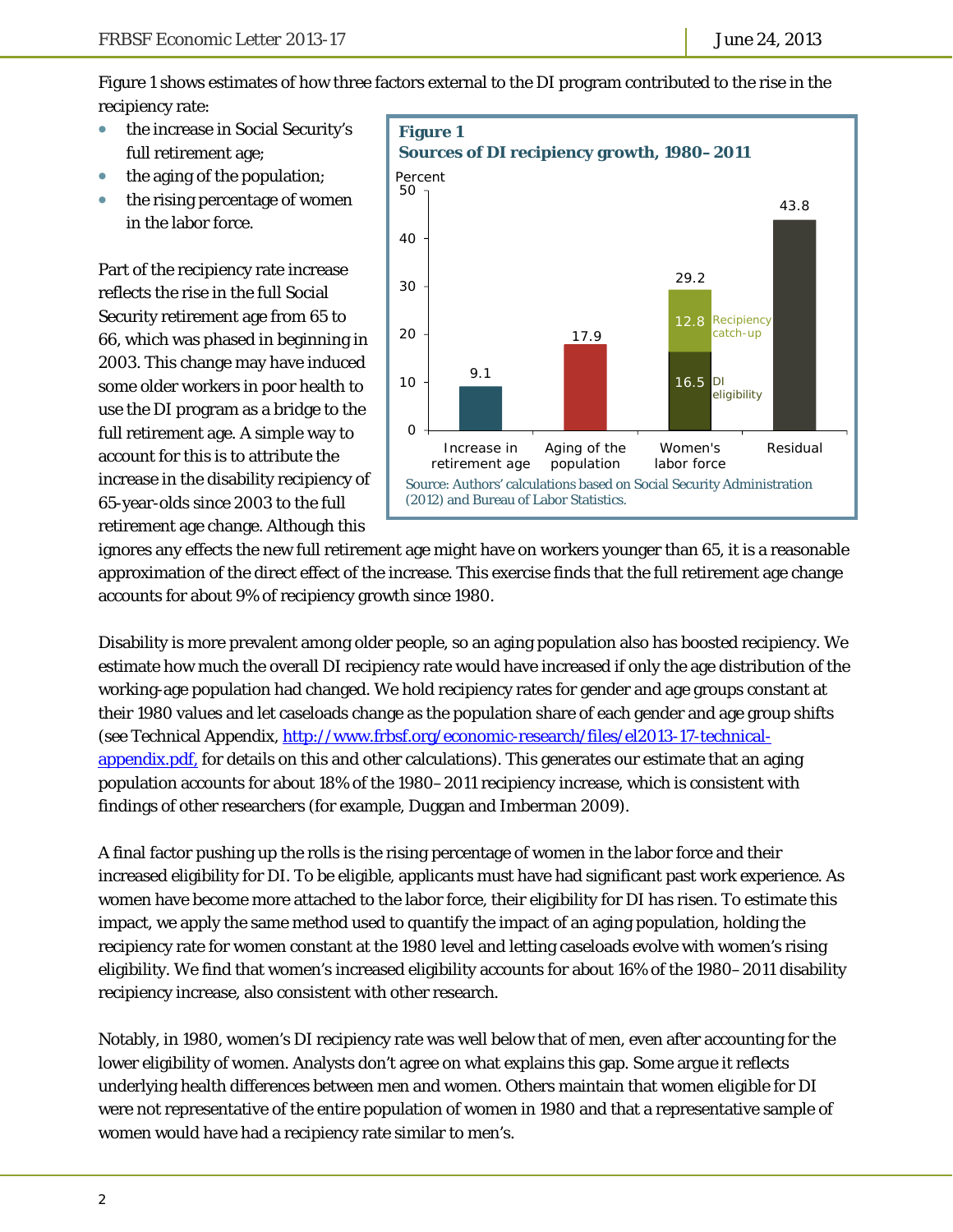Our initial calculation ignored the 1980 recipiency gender gap and looked only at the effect of women's increased eligibility on the DI recipiency rate. We next imagine that some of the rise in the overall DI recipiency rate also reflects women's recipiency catching up to a rate consistent with the underlying health of women. We quantify this assumption by setting the recipiency rate for women equal to that for men in 1980. As Figure 1 shows, this adds another 13% to our estimates of how much the greater eligibility of women has contributed to the rising recipiency rate. Taken together, we estimate that women's increased eligibility and their rising recipiency rate account for 29% of DI recipiency growth since 1980.

Overall, we find that factors outside of the DI program account for 43% to 56% of the DI recipiency rise since 1980, depending on how much we assume women's recipiency catches up to men's. Our finding that these factors explain roughly 40% to 60% of recipiency growth over the past three decades is consistent with previous analyses (see, for example, Duggan and Imberman 2009 and Goss 2013).

#### **Explaining the remaining growth**

Our analysis finds that a significant fraction of growth in the DI rolls since 1980 remains unexplained. Two possible explanations are changes in the operation of the program and the value of benefits, according to analysts. In 1984, Congress expanded the ways workers could qualify for DI benefits. The program's eligibility criteria shifted from a list of specific impairments to a more general consideration of a person's ability to work and medical condition, including pain and other symptoms. Consequently, the proportion of beneficiaries approved based on more subjective vocational or functional criteria grew from 24.6% in 1984 to 54.3% in 2010 (Social Security Advisory Board 2012).

Additionally, over the past 20 years, the relative value of cash benefits has risen for low-wage workers. Autor and Duggan (2003) show that the combination of rising income inequality and the indexation of benefits by the average wage level increased the extent to which DI payments replaced wages for lowpaid workers. The rising replacement rate has made DI benefits more attractive for low-wage workers and has probably amplified DI's sensitivity to the business cycle.

Social Security's Office of the Chief Actuary offers a third potential factor. Part of residual growth since the 1980s comes from one-time jumps in disability incidence rates among young workers and women (see Goss 2013).

#### **Projections of future DI growth**

Figure 2 plots the historical disability recipiency rate, the rate adjusted for transitory factors noted above, and the Social Security Administration's projections of future caseload growth, shown by the red dotted lines. We estimate Social Security's projection of the adjusted rate using detailed age-gender projections estimated by Stephens and Thomas (2011) and the most recent caseload projections as shown in Board of Trustees of OASDI (2013). The figure also shows our estimate of the uncertainty around Social Security's projections, based on historical adjusted caseload growth, shown by the dashed green lines. The higher green line shows how the adjusted recipiency rate would evolve if it continued to increase at its average pace from 1990 to 2010. We choose those years to exclude the effects of significant policy changes in the 1980s. The lower green line represents the scenario in which recipiency adjusted for age and gender peaks in 2011, the last year for which we have the necessary data, and then flattens. In both cases, we assume population ages according to Census Bureau projections.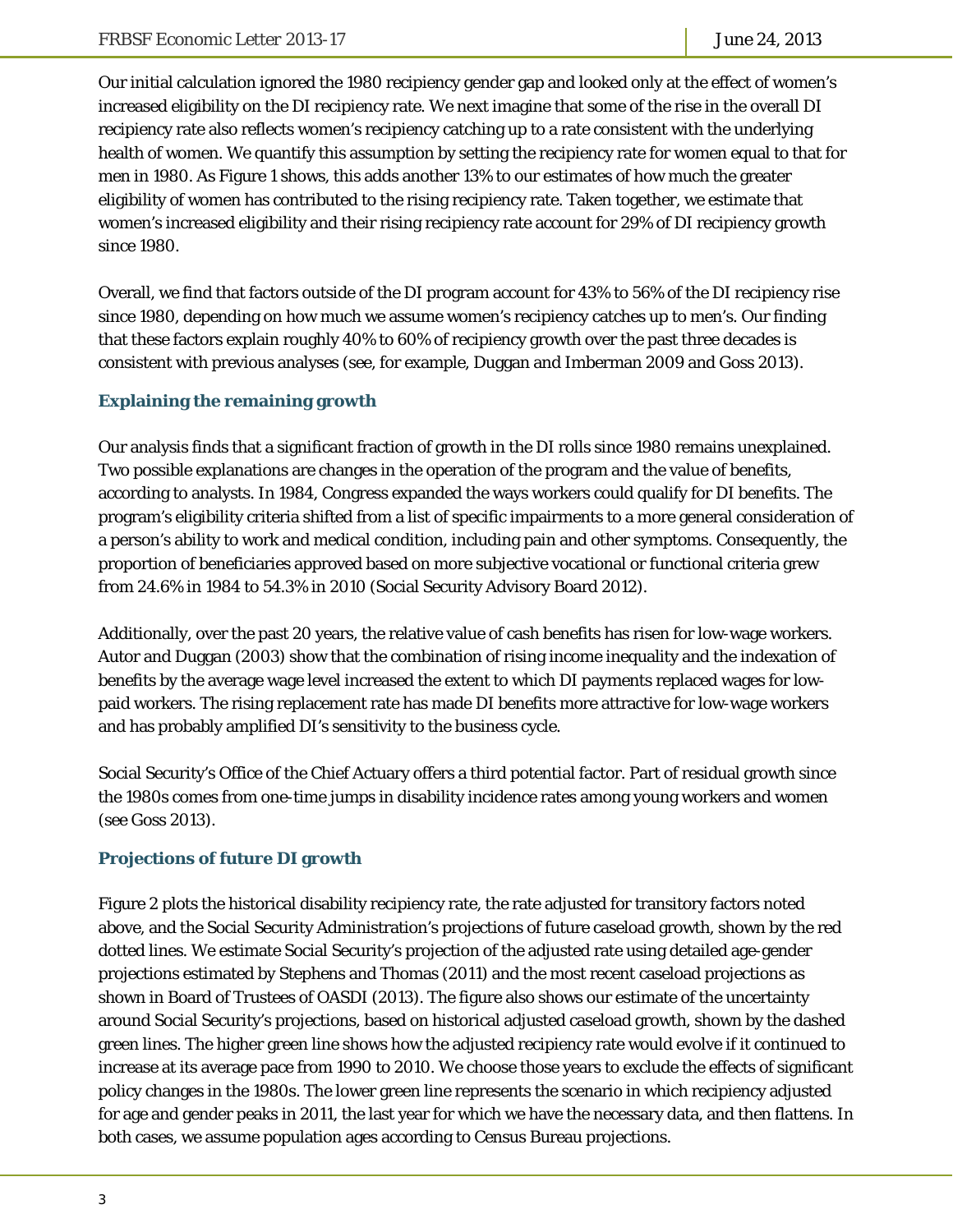Based on our calculations, the Social Security Administration's most recent adjusted disability recipiency forecast is at the bottom of our range of projections. This suggests there is some risk that Social Security's most recent projections underestimate future growth. Figure 3 plots the Social Security Administration's 10 year estimates of DI growth at various points over the past 20 years. It shows that SSA has mostly underestimated recipiency growth.

#### **Conclusion**

Our breakdown of DI caseload growth over the past three decades indicates that between 43% and 56% of it can be attributed to one-time factors that have largely run their course and are unlikely to put pressure on SSDI caseloads in the future. This leaves a significant residual fraction between 44% and 57% that is unaccounted for. This portion of DI growth could increase rapidly and push recipiency well beyond SSA's projections. Thus, understanding these unexplained factors behind DI's caseload growth is vital for policymakers seeking solutions to the DI program's impending insolvency.





*[Mary C. Daly i](http://www.frbsf.org/economic-research/economists/mary-c-daly/)s a group vice president and associate director of research in the Economic Research Department of the Federal Reserve Bank of San Francisco.*

*Brian Lucking is a research associate in the Economic Research Department of the Federal Reserve Bank of San Francisco.* 

*Jonathan A. Schwabish is a principal analyst at the Congressional Budget Office.*